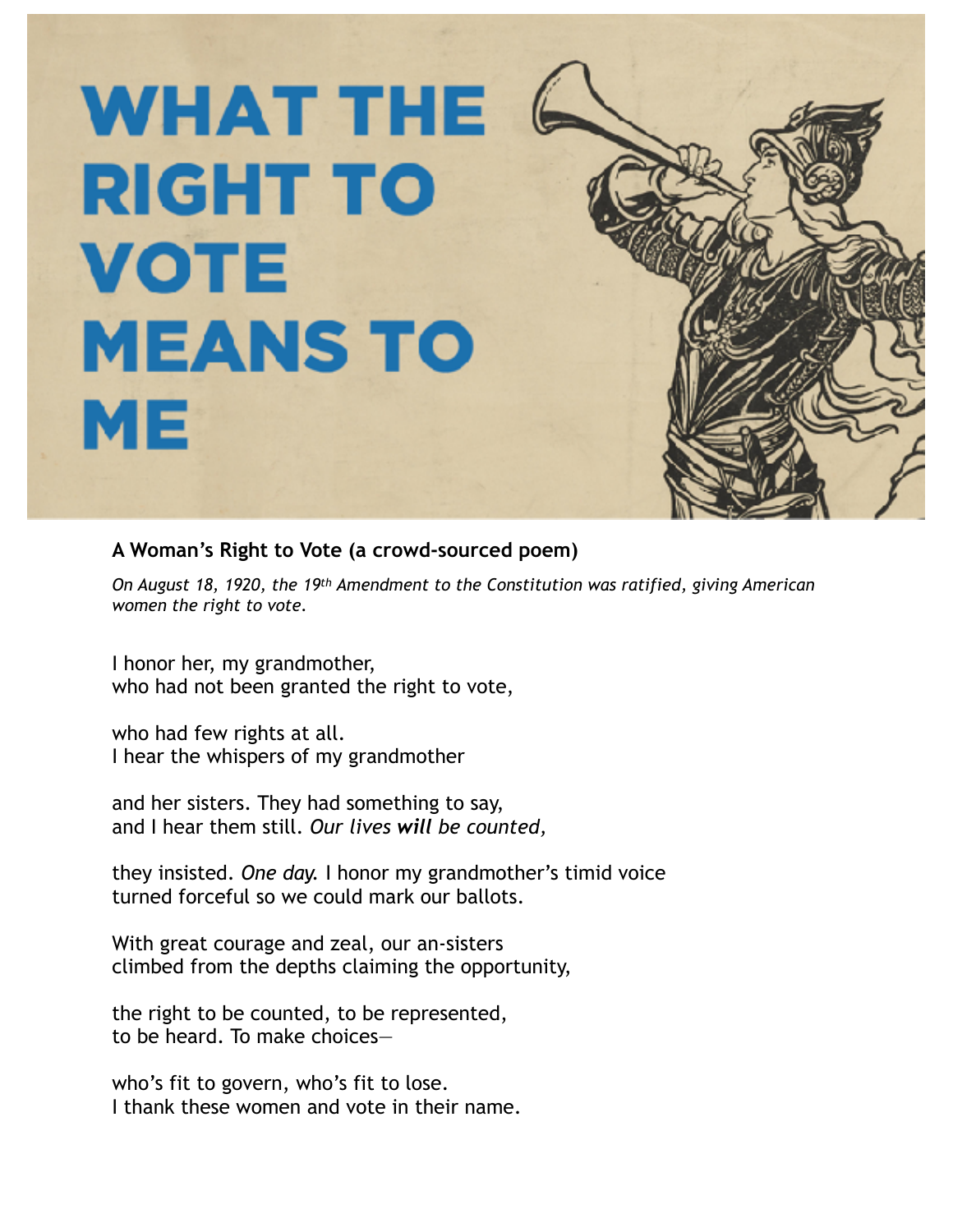I see their legacy in a white-haired woman slowly descending from the bus, clutching her purse,

leading with her cane, making her way across the street, down the long path to the Seventh District polling center.

That woman will be counted. It's been a long road, the fight for the right to vote. And equality?

We're not there yet. A simple thing: the vote. An expression of freedom, of power.

A woman's vote means Responsibility. Opportunity. Sisterhood. I am a woman. I cherish the right to vote,

and I cast my vote to be counted. One truth, freely shared.

Why did it take so long? What did men fear? Does voting make women too powerful?

Some say suffrage is a privilege. I say it's a right. It's a way to contribute.

I will be seen, heard, and counted. On election day, I am equal: my vote

is counted like every other one, not discarded or dismissed

just because I'm a woman. No man's ego above me.

Reflect, select, decide…I choose, open-eyed, and my voice will be heard.

With the vote comes acknowledgement, finally. Responsibility to my conscience.

Responsibility to the future. A chance for change. The fight is not over.